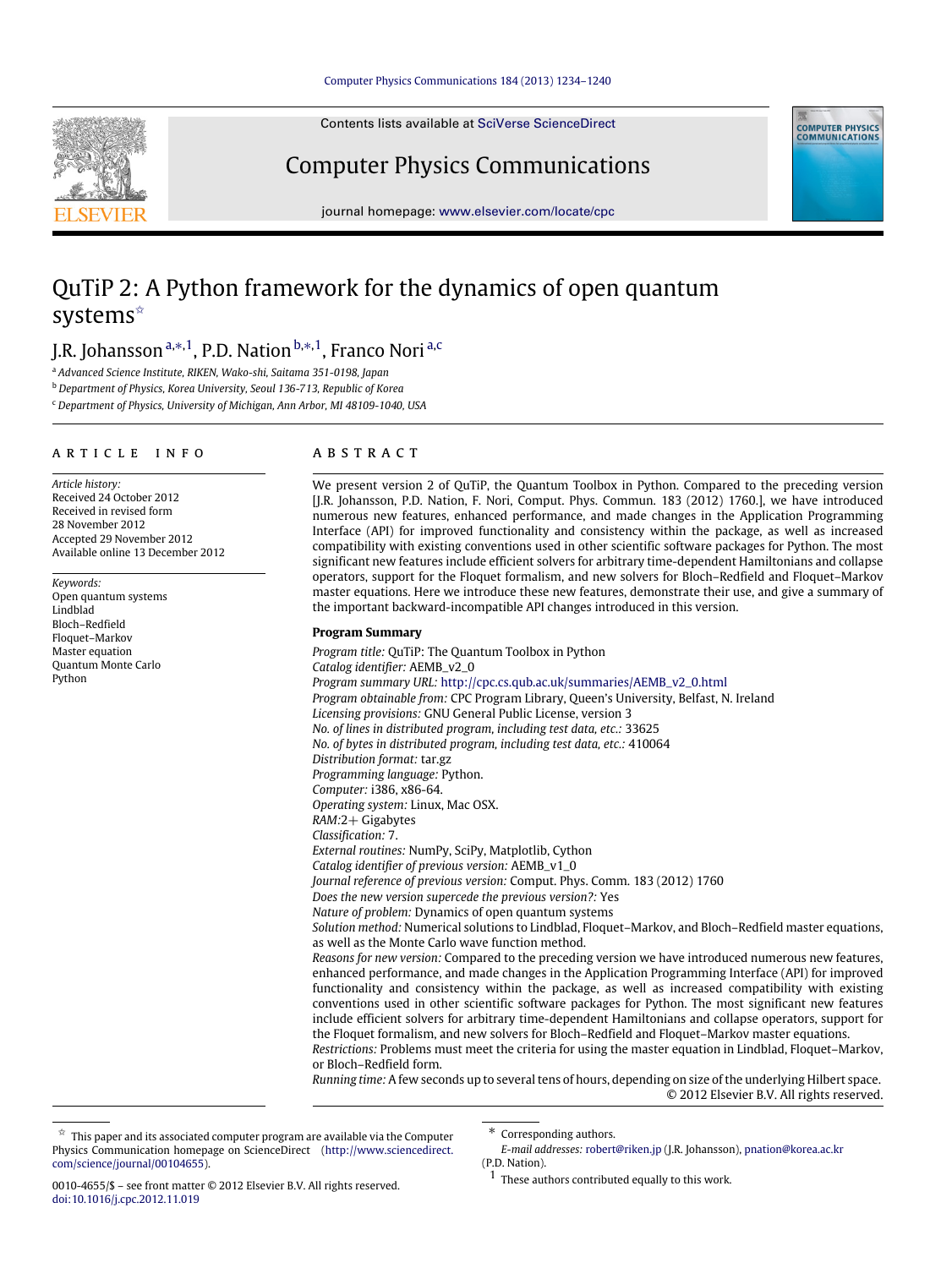# **1. Introduction**

The Quantum Toolbox in Python (QuTiP) is a generic framework for numerical simulation and computation of the dynamics of both open and closed quantum systems. This framework follows an object-oriented design that makes the programming of a quantum mechanical problem an intuitive process that closely follows the corresponding mathematical formulation. Although implemented in the interpreted programming language Python, the use of the NumPy and SciPy scientific libraries, and selective optimization using Cython, allows QuTiP to achieve performance that matches, or, in many cases, exceeds that of natively compiled alternatives. At the same time, QuTiP provides a significantly more convenient and flexible programming environment that is easy to learn, and is well suited for use in the classroom.

Since the first major-version release of QuTiP [\[1\]](#page-6-0) (the 1.x series), active development of the framework has resulted in a significant number of new features and performance enhancements, that have culminated in the second major-version release. Here, we briefly describe the most significant changes and additional functionality introduced in this most recent release.

This paper is organized as follows. In Section [2,](#page-1-0) we highlight the important API changes introduced in going from QuTiP 1.x to versions 2.x and higher. Section [3](#page-1-1) details the primary new features included in this latest version. To illustrate the new functionality in QuTiP, Section [4](#page-2-0) contains a selection of examples that highlight how these functions are used in numerical quantum simulations. Finally, a list of all new user-accessible functions, including a brief description, is given in the [Appendix.](#page-6-1)

#### <span id="page-1-0"></span>**2. API changes**

Here, we list the backward-incompatible changes in the API of QuTiP 2 as compared to the previous version (1.1.4) described in Ref. [\[1\]](#page-6-0). These changes are important when porting applications and simulations that are developed for QuTiP 1.1.4 to QuTiP 2.0 and higher. For newly developed simulations, we recommend following the documentation and examples for QuTiP 2.1 [\[2\]](#page-6-2), in which case the following API changes are not relevant. Note that this article covers version 2.1.0 of the QuTiP framework, and incorporates several features added since the initial 2.0 release.

1. All quantum dynamics solvers (mcsolve, mesolve, essolve, brmesolve, and fmmesolve) now return an Odedata instance, that contains all information about the solution (as opposed to data lists or Qobjs lists as in QuTiP version 1.1.4). A typical call to a time-evolution solver using the new API is

sol = solver(H, psi0, tlist, c\_ops, e\_ops)

where the return object sol has the attribute sol.expect or sol.states containing the lists of expectation values or Qobj instances, respectively, that would be returned by the same solver in QuTiP 1.1.4. With this new API, each solver can optionally store additional information in the return object such as, for example, the collapse times calculated in the Monte Carlo solver.

- 2. The name of the function for the Lindblad master equation solver has been changed from odesolve to mesolve. The odesolve function can still be called; however, it is officially deprecated, and will be removed in a future release. Being a QuTiP version 1.x function, odesolve does not return an Odedata object.
- 3. The order of the return values of the method Qobj. eigenstates have been swapped, so that the eigenenergies and eigenstates of a Qobj instance op are now returned in the following order:

eigvals, eigkets = op.eigenstates()

4. Functions for calculating correlations using different solvers have now been consolidated under the functions correlation and correlation\_ss, for transient and steady-state correlations, respectively. Here, the selection of the underlying dynamics solver now is specified using the optional keyword argument solver that defaults to the Lindblad master equation (mesolve) if it is not explicitly specified. For example,

corr\_mat = correlation(H, rho0, tlist, taulist, c\_op, A, B, solver="me")

where solver can be "me" or "es".

# <span id="page-1-1"></span>**3. New features**

QuTiP 2 includes a wide variety of new computational functions, as well as utility functions for better handling of data. Here, we give a brief description the new major features in QuTiP 2.1. For full documentation of these new features, as well as the rest of the QuTiP package, see the QuTiP 2.1 Documentation [\[2\]](#page-6-2). Examples illustrating the usage of these functions can be found in Section [4.](#page-2-0)

- **Support for time-dependent collapse operators**: We have created a new system for representing time-dependent quantum operators used in defining system Hamiltonians and collapse operators for the Lindblad master equation and the Monte Carlo solvers. This allows support for arbitrary time-dependent collapse operators (the new method is still backwards compatible with the Python function callback method used for time-dependent Hamiltonians in QuTiP version 1.1.4). This new method of defining arbitrary time dependencies is both more efficient and more flexible, allowing for high-performance simulations of arbitrary time-dependent quantum systems. In particular, many problems of interest may be compiled at runtime into C code via Cython [\[3\]](#page-6-3). This particular feature, and its implementation, will be discussed elsewhere [\[4\]](#page-6-4).
- **Floquet formalism, Floquet–Markov master equation**: For periodic time-dependent systems, the Floquet formalism can be a useful technique where the original time-dependent problem is transformed into a time-independent problem using the time-dependent Floquet modes as the basis set. In QuTiP 2.0 we added a new module for the Floquet-related decomposition of time-dependent problems, and the evolution of unitary and dissipative dynamics using equations of motion and master equations in the Floquet formalism.
- **Bloch–Redfield master equation solver:** A new quantum dynamics solver for the time evolution according to the Bloch–Redfield master equation is now included in QuTiP. While not as efficient as the Lindblad master equation solver, in situations where the environment is expressed in terms of its noise power spectrum, rather than phenomenological decay and dephasing rates used in the Lindblad formalism, the Bloch–Redfield master equation has significant advantages.
- **Quantum process tomography:** Quantum process tomography (QPT) [\[5\]](#page-6-5) is a useful technique for characterizing experimental implementations of quantum gates involving a small number of qubits. It can also be a useful theoretical tool that gives insight into how a given process transforms density matrices, and it can be used, for example, to study how noise or other imperfections deteriorate quantum gate operations. Unlike the fidelity or trace distance, that give a single number indicating how far from ideal a gate is, quantum process tomography gives detailed information as to exactly what kinds of error various imperfections and losses introduce.
- **Functions for generating random states and matrices**: It is now possible to generate random kets, density matrices, Hamiltonians, and Unitary operators. This includes the ability to set the sparsity (density) of the resultant quantum object.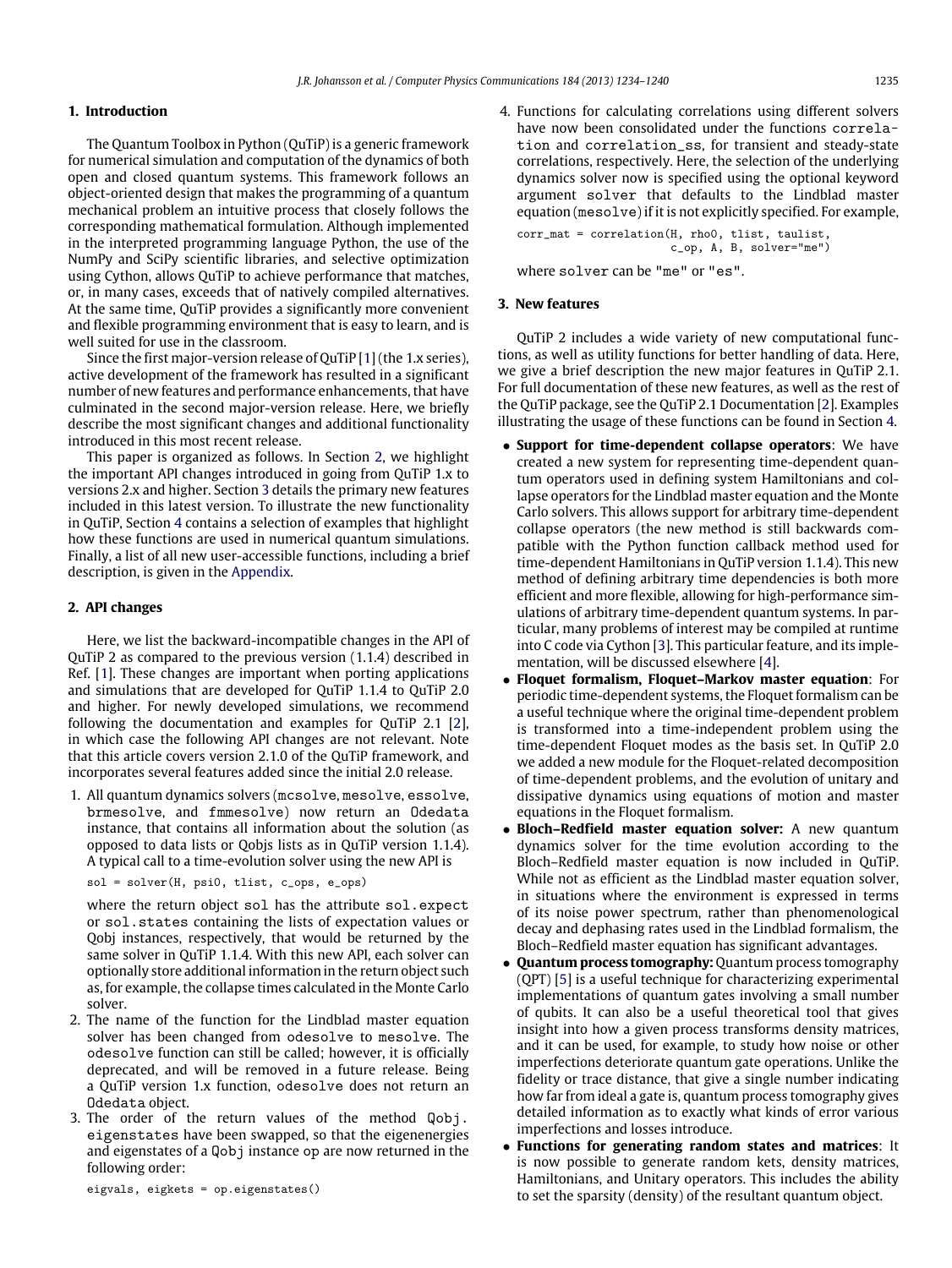- **Support for sparse eigensolvers**: The quantum object (Qobj) methods eigenstates, eigenenergies, and groundstate can now use sparse eigensolvers for systems with large Hilbert spaces. This option is not enabled by default, and must be set with the keyword argument sparse.
- **New entropy and entanglement functions**: Functions for calculating the concurrence, mutual information, and conditional entropy have been added.
- **New operator norms**: When calculating operator norms, one can now select between the following norms: trace, Frobius, one, and max. The trace norm is chosen by default. For ket and bra vectors, only the L2-norm is available.
- **Saving and loading data**: Saving and loading of quantum objects and array data is now internally supported by QuTiP. The storage and retrieval of all quantum objects and Odedata objects can be accomplished via the qsave and qload functions, respectively. In order to facilitate the export of QuTiP data to other programs, file\_data\_store and file\_data\_read allow the user to read and write array data, both real and complex, into text files with a wide variety of formatting options.
- **Performance improvements**: In QuTiP 2.1, numerous performance optimizations have been implemented, including more efficient quantum object creation, significantly faster ptrace implementation, and an improved steadystate solver.
- **Unit tests for verification of installation**: The installation of QuTiP 2.1 comes with a set of unit tests that can be used to verify that the installation was successful, and that the underlying routines are functioning as expected.

## <span id="page-2-0"></span>**4. Example scripts featuring new functionality**

In this section, we highlight, via examples, several of the main features added in QuTiP 2.1 and listed in Section [3.](#page-1-1) Although we will demonstrate the use of the new time-dependent evolution framework, a full discussion of this feature is presented elsewhere [\[4\]](#page-6-4). The examples listed below, as well as a growing collection of additional demonstrations, can be found on the QuTiP website [\[2\]](#page-6-2), or run after installing QuTiP using the demos function. For brevity, we do not include the portions of code related to figure generation using the matplotlib framework [\[6\]](#page-6-6).

#### *4.1. API changes to dynamics solvers*

Here we demonstrate using the new Odedata class that is returned by the mcsolve, mesolve, brmesolve, and fmmesolve evolution solvers in QuTiP version 2.1. To better illustrate the API changes, we have recoded the two-qubit gate example from Ref. [\[1\]](#page-6-0) Sec. (4.1) that is written using the older QuTiP 1.x API. The sections of the script featuring the new API are indicated below.

```
from qutip import *
```

```
g = 1.0 * 2 * pi # coupling strength<br>g1 = 0.75 # relaxation rateg1 = 0.75 # relaxation rate<br>g2 = 0.05 # dephasing rate
g2 = 0.05 # dephasing rate<br>n_th = 0.75 # bath avg. there
n_th = 0.75 # bath avg. thermal excitations<br>T = pi/(4*g) # gate period
                       # gate period
# construct Hamiltonian
H = g * (tensor(sigma()) +tensor(sigmay(), sigmay()))
# construct inital state
psi = tensor(basis(2,1), basis(2,0))# construct collapse operators
c_{ops} = []## qubit 1 collapse operators
sm1 = tensor(signam(), qeye(2))
```

```
sz1 = tensor(sigmaz(), qeye(2))
c_{\texttt{ops.append}}(sqrt(c_1 * (1+n_{\texttt{th}})) * sm1)c_\text{obs.append(sqrt(g1 * n_th) * sm1.dag())c_{\texttt{-}ops.append(sqrt(g2) * sz1)}## qubit 2 collapse operators
sm2 = tensor(qeye(2), signam())sz2 = tensor(qeye(2), sigmaz())
c_{\texttt{ops.append}}(sqrt(g1 * (1+n_{\texttt{th}})) * sm2)c_\texttt{ops.append}(\texttt{sqrt}(g1 * n_\texttt{th}) * \texttt{sm2}.dag())
c_ops.append(sqrt(g2) * sz2)
# evolve the dissipative system
tlist = linspace(0, T, 100)medata = mesolve(H, psi0, tlist, c_ops, [])
## NEW API CALL ##
# extract density matrices from Odedata object
rho_list = medata.states
# get final density matrix for fidelity comparison
rho_final = rho_llist[-1]# calculate expectation values
n1 = expect(sm1.dag() * sm1, rho_list)
n2 = \text{expect}(\text{sm2.dag}() * \text{sm2}, \text{rho\_list})# calculate the ideal evolution
medata_ideal = mesolve(H, psi0, tlist, [], [])
## NEW API CALL ##
# extract states from Odedata object
psi_list = medata_ideal.states
# calculate expectation values
n1_ideal = expect(sm1.dag() * sm1, psi_list)
n2_ideal = expect(sm2.dag() * sm2, psi_list)
# get last ket vector for comparison
pi_ideal = psilist[-1]
\frac{1}{4} output is ket since no collapse operators.
```
# calculate the fidelity of final states

```
F = fidelity(rho_ideal, rho_final)
```
rho\_ideal = ket2dm(psi\_ideal)

#### *4.2. Floquet modes of a driven two-level system*

Following the example in Ref. [\[7\]](#page-6-7), here we calculate the quasienergies for the time-dependent Floquet basis vectors of a sinusoidally driven two-level system [\[8\]](#page-6-8) with Hamiltonian

$$
H = \frac{\Delta}{2}\sigma_z + \frac{E}{2}\cos\left(\omega t\right)\sigma_x,\tag{1}
$$

where  $\Delta$  is the qubit energy splitting and  $\omega$  is the driving frequency, for different values of the driving amplitude *E*. The results of the simulation are presented in [Fig. 1.](#page-3-0)

```
from qutip import *
```

```
delta = 1.0 * 2 * pi * bare qubit sigma_z coefficient
omega = 8.0 * 2 * pi # driving frequency
      = (2*pi)/</math>omega <math># driving period
# vector of driving amplitudes
E_{\text{v}}vec = linspace(0.0, 12.0, 100) * omega
# generate spin operators
sx = sigmax()sz = sigmax()# create array for storing energy values
q_{\text{energies}} = \text{zeros}((\text{len}(E_{\text{vec}}), 2))# define time-independent Hamiltonian term
HO = delta/2.0 * szargs = {'w': \text{omega}}# loop over driving amplitudes
for idx, E in enumerate(E_vec):
    # amplitude-dependent Hamiltonian term
```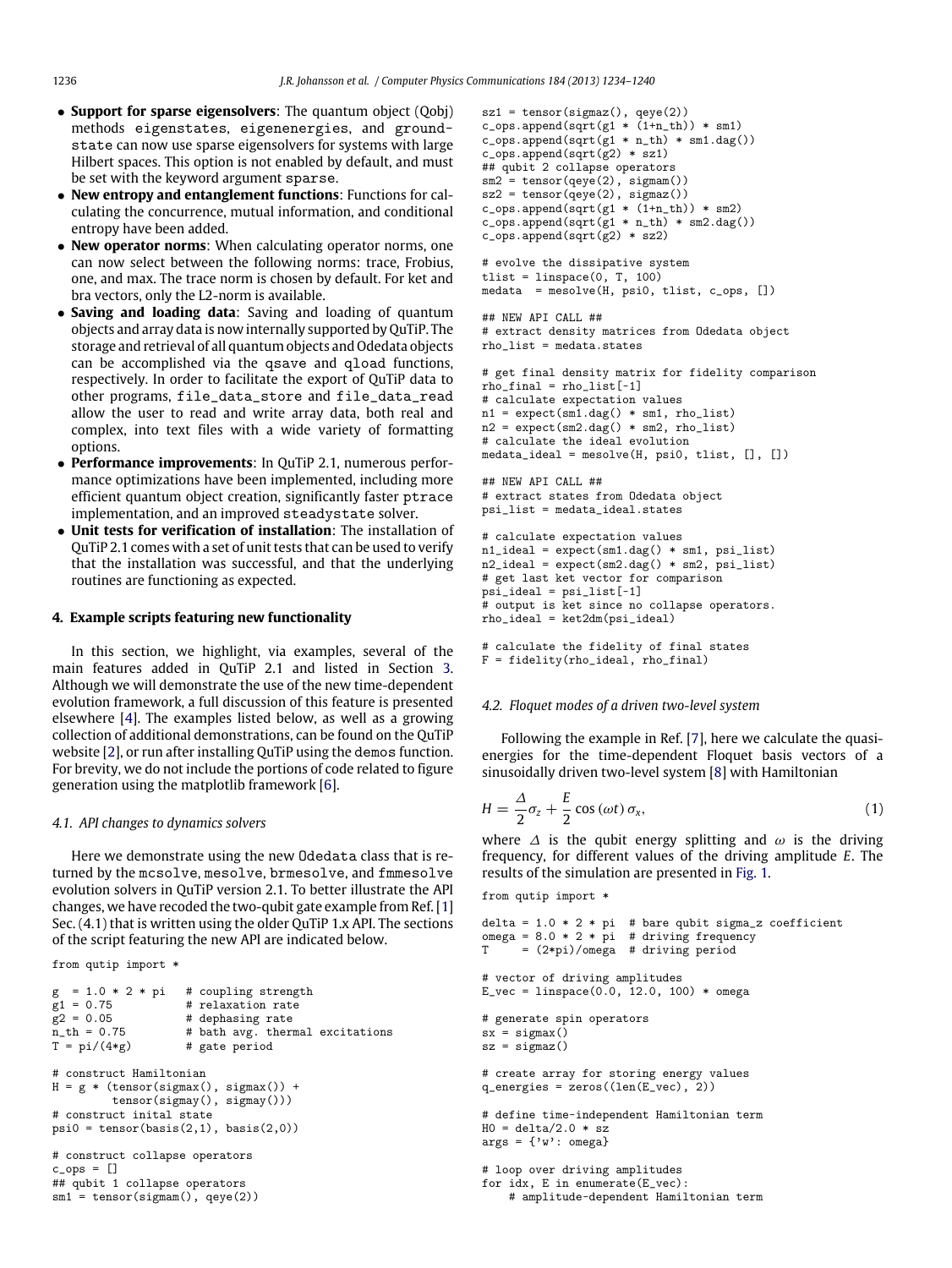<span id="page-3-0"></span>

**Fig. 1.** (Color) Quasienergies corresponding to the two Floquet basis states of a driven two-level system as the driving strength is increased. Here, the quasienergy and driving amplitude are expressed in units of the qubit energy splitting and driving frequency ( $\hbar = 1$ ), respectively. In this simulation,  $\Delta = 1 \times 2\pi$  and  $\omega = 8 \times 2\pi$ .

 $H1 = E/2.0 * sx$ 

```
# H = HO + H1 * cos(w * t) in 'list-string' format
H = [HO, [H1, 'cos(w * t)']]# find the Floquet modes
f_modes, f_energies = floquet_modes(H, T, args)
# record quasi-energies
q_energies[idx,:] = f_energies
```
#### *4.3. Floquet evolution*

A driven system that is interacting with its environment is not necessarily well described by the standard Lindblad master equation as its dissipation process could be time dependent due to the driving. In such cases, a rigorous approach would be to take the driving into account when deriving the master equation. This can be done in many different ways, but one common approach is to derive the master equation in the Floquet basis, the Floquet–Markov master equation [\[9\]](#page-6-9). In QuTiP, this Floquet–Markov master equation is implemented in the fmmesolve function. As this approach is for timedependent systems, here we model a sinusoidally driven qubit with Hamiltonian

$$
H = -\frac{\Delta}{2}\sigma_x - \frac{\epsilon}{2}\sigma_z - A\sigma_x \sin \omega t, \qquad (2)
$$

where  $\Delta$  and  $\epsilon$  are the coupling and energy splitting constants, while  $A$  and  $\omega$  are the driving strength and frequency, respectively. In addition, we define the spectral density of the environmental noise to be Ohmic. In [Fig. 2,](#page-3-1) we plot the occupation probability of the qubit for both the Lindblad and Floquet–Markov master equations as a function of time.

```
from qutip import *
```

```
gamma1 = 0.05 # relaxation rate<br>gamma2 = 0.0 # dephasing rate
gamma2 = 0.0 # dephasing rate<br>delta = 0.0 * 2 * pi # qubit sigma_x c
delta = 0.0 * 2 * pi # qubit sigma_x coefficient<br>eps0 = 1.0 * 2 * pi # qubit sigma_z coefficient
eps0 = 1.0 * 2 * pi # qubit sigma_z coefficient<br>A = 0.1 * 2 * pi # driving amplitude
A = 0.1 * 2 * pi # driving amplitude<br>\n<i>w</i> = 1.0 * 2 * pi # driving frequencyw = 1.0 * 2 * pi + driving frequency<br>
T = 2 * pi / w + driving periodT = 2*pi / w # driving period<br>psi0 = basis(2,0) # initial state
                                      # initial state
tlist = linspace(0, 25.0, 250)
```

```
def J_cb(omega):
```
<span id="page-3-1"></span>

Fig. 2. (Color) Occupation probability of a sinusoidally driven qubit, initially in its ground state, under both Lindblad and Floquet–Markov master equation evolution, where the qubit parameters are  $\Delta = 0$ ,  $\epsilon = 1.0 \times 2\pi$ , and the relaxation and dephasing rates are given by  $\gamma_1 = 0.05$ ,  $\gamma_2 = 0$ . The driving term has amplitude  $A = 0.1 \times 2\pi$  and frequency  $\omega = 1.0 \times 2\pi$ . Here, the spectral noise density of the environment is assumed to be Ohmic.

```
""" Noise spectral density """
    return 0.5 * gamma1 * omega/(2*pi)
# Hamiltonian in list-string format
args = {'w': w}HO = - delta/2.0 * sigma(0 -eps0/2.0 * sigma(0))H1 = - A * sigmaX()H = [HO, [H1, \times \sin(w * t)']]# -----------------------------------------------------
# Lindblad equation with time-dependent Hamiltonian
#
c_{\texttt{ops}} = [sqrt(gamma1) * sigma(x)]sqrt(gamma2) * sigmaz()]
p_ex_me = mesolve(H, psi0, tlist, c_ops,
                   [num(2)], args=args).expect[0]
# -----------------------------------------------------
# Floquet-Markov master equation dynamics
#
rhs_clear() # clears previous time-dependent Hamiltonian
# find initial Floquet modes and quasienergies
f_modes_0, f_energies = floquet_modes(H, T, args, False)
# precalculate Floquet modes for the first driving period
f_modes_table = floquet_modes_table(f_modes_0, f_energies,
                    linspace(0, T, 500+1), H, T, args)
# solve the Floquet-Markov master equation
rho_list = fmmesolve(H, psi0, tlist, [sigmax()]
                      [], [J_cb], T, args).states
# calculate expectation values in the computational basis
p_ex_fmme = zeros(shape(p_ex_me))
for idx, t in enumerate(tlist):
    f_modes_t = floquet_modes_t_lookup(f_modes_table, t, T)
    p_{ex_{m}} = [idx] = expect(num(2)),
```
rho\_list[idx].transform(f\_modes\_t, False))

#### *4.4. Bloch–Redfield master equation*

The Lindblad master equation is constructed so that it describes a physical evolution of the density matrix (i.e., trace and positivity preserving), but it does not provide a connection to any underlying microscopic physical model. However, a microscopic model can in some cases be advantageous, as for example in systems with varying energy biases and eigenstates that couple to an environment in some well-defined manner, through a physically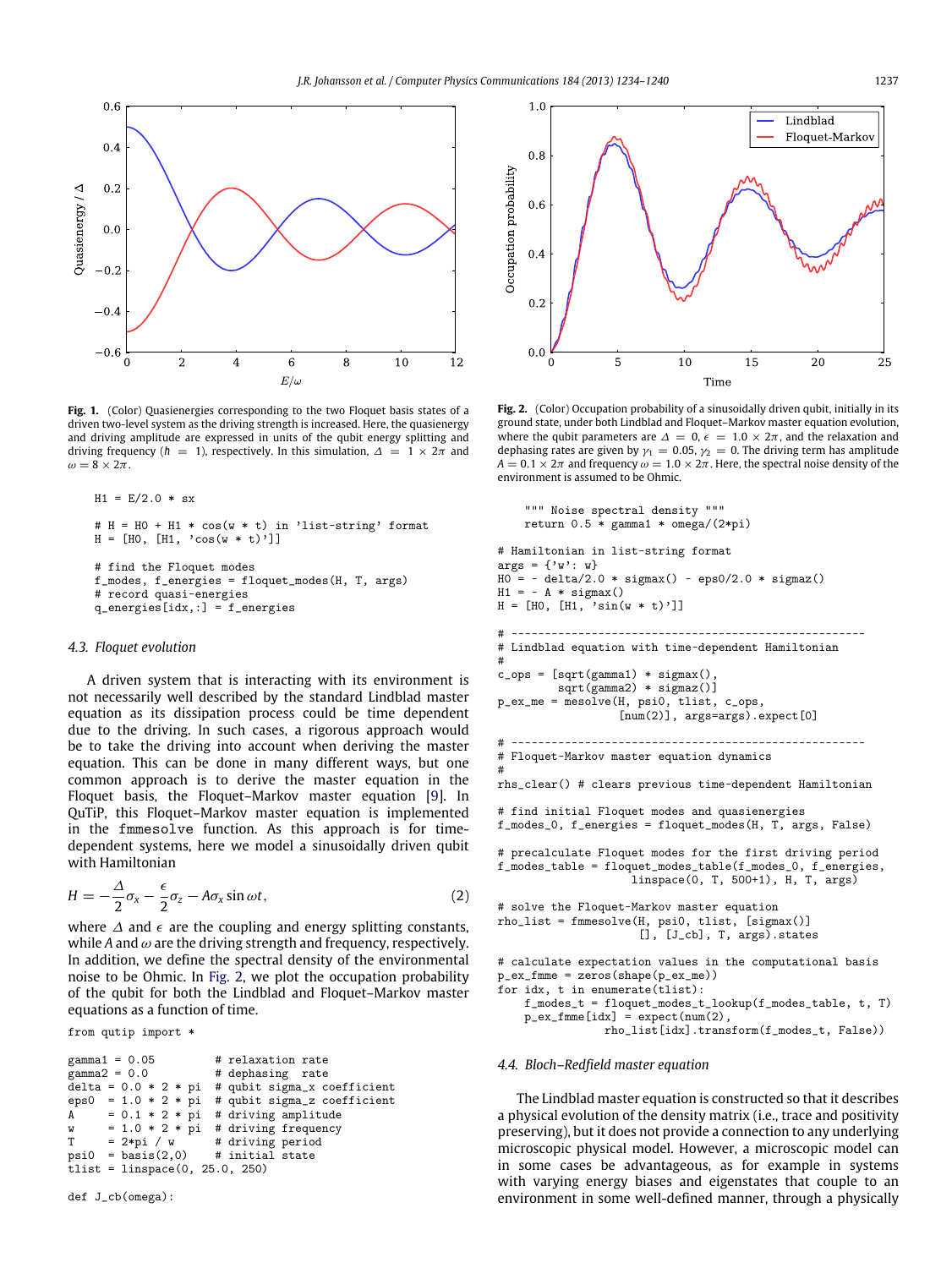motivated system–environment interaction operator that can be related to a noise–power spectrum. The Bloch–Redfield formalism is one such approach to derive a master equation from the underlying microscopic physics of the system–bath coupling. To highlight the differences inherent in these two approaches, in [Fig. 3](#page-4-0) we plot the expectation values for the spin operators of the first qubit in a coupled qubit system given by the Hamiltonian

$$
H = \omega_1 \left[ \cos \theta_1 \sigma_2^{(1)} + \sin \theta_1 \sigma_3^{(1)} \right] + \omega_2 \left[ \cos \theta_2 \sigma_2^{(2)} + \sin \theta_2 \sigma_3^{(2)} \right] + g \sigma_3^{(1)} \sigma_3^{(2)}
$$
(3)

with the initial state  $|\phi\rangle = |\psi_1\rangle |\psi_2\rangle$  with

$$
|\psi_1\rangle = \frac{5}{\sqrt{17}} [0.8|0\rangle_{(1)} + (1 - 0.8)|1\rangle_{(1)}]
$$
  

$$
|\psi_2\rangle = \frac{5}{\sqrt{17}} [(1 - 0.8)|0\rangle_{(2)} + 0.8|1\rangle_{(2)}],
$$

where the subscripts indicate which qubit the state belongs to. In Eq. [\(3\),](#page-4-1) *g* is the qubit coupling,  $\omega_1$  and  $\omega_2$  are the qubit frequencies, and finally  $\theta_1$  and  $\theta_2$  represent the angles of each qubit with respect to the  $\sigma$ <sub>z</sub> direction. In this example, the qubit environments in the Bloch–Redfield simulation are assumed to have an Ohmic spectrum. The code for the corresponding simulation is given below.

```
from qutip import *
```

```
w = \arctan((1.0, 1.0]) * 2 * pi + qubit angular frequencytheta = array([0.025, 0.0]) * 2 * pi # angle from sigma_z axis<br>
gamma = [0.25, 0.35] # qubit relaxation rate
gamma1 = [0.25, 0.35]<br>gamma2 = [0.0, 0.0]= [0.0, 0.0] # qubit dephasing rate<br>= 0.1 * 2 * pi # coupling strength
g = 0.1 * 2 * pi # coupling strength
# initial state
a = 0.8psi1 = (a*basis(2,0)+(1-a)*basis(2,1)).unit()
psi2 = ((1-a)*basis(2,0)+a*basis(2,1)) .unit()psi0 = tensor(psi1, psi2)
# times at which to evaluate expectation values
tlist = linspace(0, 15, 500)# operators for qubit 1
sx1 = tensor(sigma(), qeye(2))sy1 = tensor(sigmay(), qeye(2))
sz1 = tensor(sigma(), qeye(2))sm1 = tensor(sigmam(), qeye(2))
# operators for qubit 2
sx2 = tensor(qeye(2), sigma(x))sy2 = tensor(qeye(2), sigmay())sz2 = tensor(qeye(2), sigmaz())sm2 = tensor(qeye(2), sigma())# Hamiltonian
# qubit 1<br>H = w[0]\bar{y} = w[0] * (cos(theta[0]) * sz1 + sin(theta[0]) * sx1)# qubit 2
H = w[1] * (cos(theta[1]) * sz2 + sin(theta[1]) * sx2)# interaction term
H = g * sx1 * sx2# -----------------------------------------------------
# Lindblad master equation
#
c_{ops} = []c_ops.append(sqrt(gamma1[0]) * sm1)
c_ops.append(sqrt(gamma1[1]) * sm2)
lme_results = mesolve(H, psi0, tlist, c_ops,
                        [sx1, sy1, sz1]# -----------------------------------------------------
# Bloch-Redfield master equation
#
def ohmic_spectrum1(w):
    if w == 0.0:
        # dephasing inducing noise
```
return 0.5 \* gamma2[0]

<span id="page-4-1"></span><span id="page-4-0"></span>

**Fig. 3.** (Color) Expectation values for the spin operators of qubit 1, for both the Lindblad master equation (top) and the Bloch–Redfield master equation (bottom), where the qubit environment in the latter case is assumed to have an Ohmic spectrum. Here,  $\omega_1 = \omega_2 = 1.0 \times 2\pi$ ,  $\theta_1 = 0.025 \times 2\pi$ ,  $\theta_2 = 0$ , and the qubit relaxation terms for qubit 1 and qubit 2 are give by  $\gamma_1^{(1)} = 0.25$  and  $\gamma_1^{(2)} = 0.35$ , respectively. The qubit coupling is  $g = 0.05 \times 2\pi$ . In this simulation, the dephasing terms are assumed to be zero.

```
else:
        # relaxation inducing noise
        return 0.5 * \text{gamma}([0]*w/(2*pi)*(w > 0.0)def ohmic_spectrum2(w):
    if w == 0.0:
        # dephasing inducing noise
        return 0.5 * gamma2[1]
    else:
        # relaxation inducing noise
        return 0.5 * \text{gamma1}[1]*w/(2*pi)*(w > 0.0)brme_results = brmesolve(H, psi0, tlist, [sx1, sx2],
                  [sx1, sy1, sz1], [ohmic_spectrum1,
                  ohmic_spectrum2])
```
#### *4.5. Quantum process tomography*

To demonstrate quantum process tomography, here we simulate the effects of relaxation and dephasing on the two-qubit iSWAP gate [\[10\]](#page-6-10) when the qubits are coupled to a thermal environment with on average  $\langle n \rangle = 1.5$  excitations. The  $\chi$ -matrix obtained from QPT contains all the information about the dynamics of this open quantum system. In [Fig. 4,](#page-5-0) we plot the  $\chi$ -matrix for both the dissipative and corresponding ideal (unitary) iSWAP gate dynamics.

```
from qutip import *
```

```
g = 1.0 * 2 * pi # coupling strength<br>g1 = 0.75 # relaxation rateg1 = 0.75 # relaxation rate<br>g2 = 0.25 # dephasing rate
                            # dephasing rate
```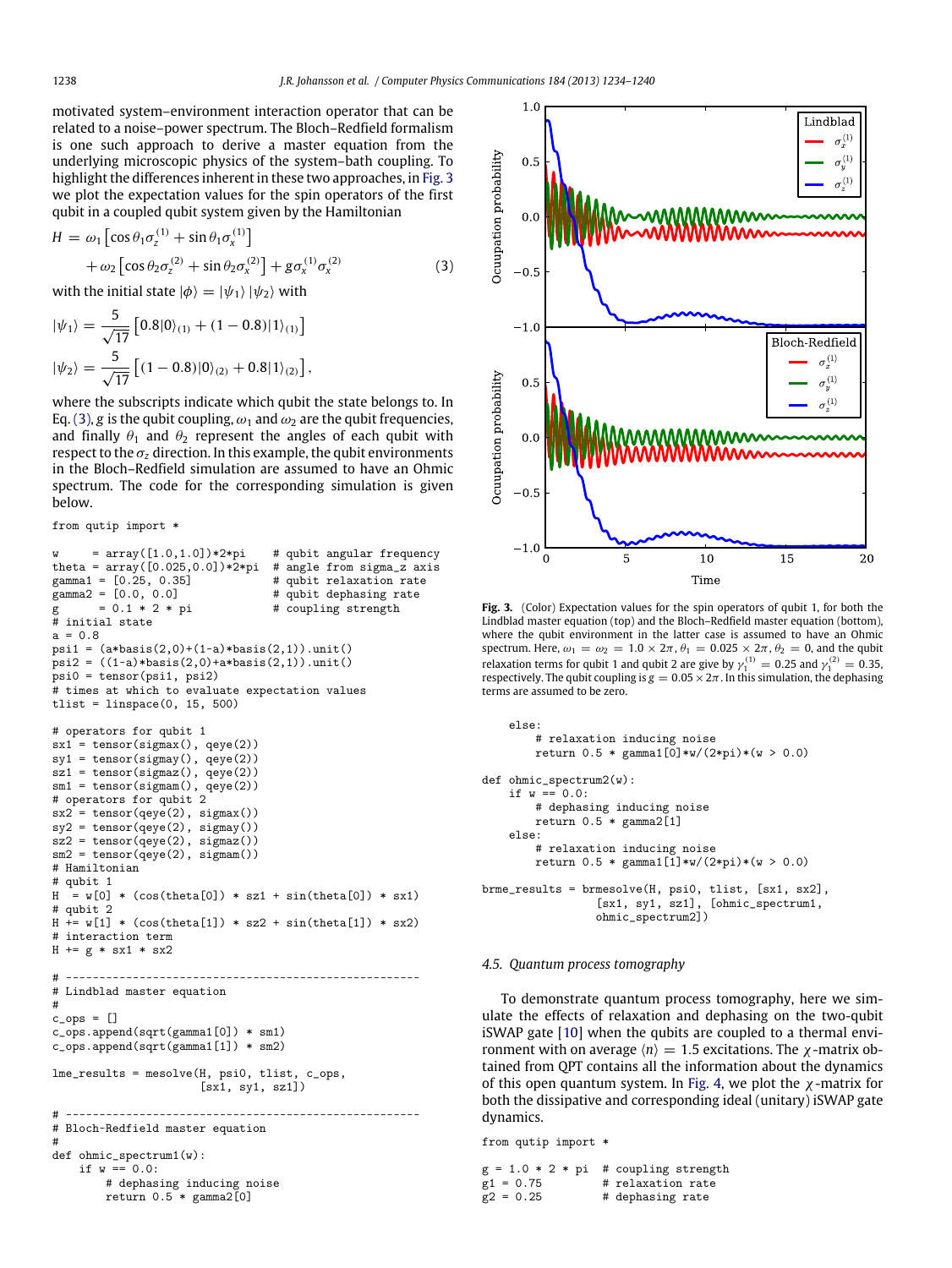```
n_{th} = 1.5 # bath avg. thermal excitations<br>T = pi/(4*g) # gate period
                      # gate period
H = g*(tensor(sigmax(),sigmax())+tensor(sigmay(),sigmay()))
psi = tensor(basis(2,1), basis(2,0))c_{\text{op}}s = []# qubit 1 collapse operators
sm1 = tensor(sigmam(), qeye(2))
sz1 = tensor(sigma(), qeye(2))c_{\texttt{ops.append}}(sqrt(\texttt{g1} * (1+n_{\texttt{th}})) * \texttt{sm1})c_{\texttt{ops.append}}(sqrt(g1 * n_{\texttt{th}}) * sm1.dag())c_{\texttt{ops.append}}(sqrt(c_{\texttt{grt}}(g2) * sz1))# qubit 2 collapse operators
\sin^2 = tensor(qeye(2), sigmam())
sz2 = tensor(qeye(2), sigmax())c_{\texttt{ops.append}}(sqrt(g1 * (1+n_{\texttt{th}})) * sm2)c_\text{ops.append(sqrt(g1 * n_th) * sm2.dag())c_\text{obs.append(sqrt(g2) * sz2)}# process tomography basis
op\_basis = [[qeye(2), sigmax(), sigmay(), sigmax()]] * 2op\_label = [["i", "x", "y", "z"]] * 2# dissipative gate
U_diss = propagator(H, T, c_ops)
chi = qpt(U_diss, op_basis)qpt_plot_combined(chi, op_label)
# ideal gate
U_psi = (-1j * H * T).expm()
U_{\text{ideal}} = \text{spre}(U_{\text{psi}}) * \text{spost}(U_{\text{psi}}.\text{dag}())chi = qpt(U_ideal, op_basis)qpt_plot_combined(chi, op_label)
```
#### *4.6. Exporting QuTiP data*

Finally, we demonstrate the exporting of data generated in QuTiP to an external plotting program using file\_data\_store and file\_data\_read to save and load the data, respectively. To keep the example completely in Python, we have chosen to use Mayavi [\[11\]](#page-6-11) to plot a Wigner function in [Fig. 5](#page-5-1) generated in QuTiP corresponding to the state  $|\Psi\rangle = |\alpha\rangle + |-\alpha\rangle + |\tilde{\phi}\rangle$  that is a Schrödinger cat state consisting of two coherent states with complex amplitude  $\alpha$ , with an additional random ket vector  $|\phi\rangle$ created using QuTiP's random state generator:

```
from qutip import *
# Number of basis states
N = 20# amplitude of coherent states
alpha = 2.0 + 2.0j# define ladder operators
a = destroy(N)
# define displacement operators
D1 = displace(N, alpha)
D2 = displace(N, -alpha)
# create superposition of coherent states + random ket
psi = (D1 + D2) * basis(N,0) + 0.5 * rand\_ket(N)psi = psi.unit() # normalize
# calculate Wigner function
xvec = linspace(-5, 5, 500)
yvec = xvecW = wigner(psi, xvec, yvec)
## new function calls ##
# store Wigner function to file
file_data_store("wigner.dat", W, numtype='real')
# load input data from file
input_data = file_data_read('wigner.dat')
# plot using mayavi
```
from mayavi.mlab import \*  $X, Y = meshgrid(xvec, yvec)$ surf(xvec, yvec, input\_data, warp\_scale='auto') view(0, 45) show()

<span id="page-5-0"></span>

**Fig. 4.** (Color) (a) The QPT process  $\chi$ -matrix for the dissipative iSWAP gate between two qubits. Here, the color indicates the phase of each matrix element. The qubit–qubit coupling strength is  $g = 1.0 \times 2\pi$ , whereas the relaxation and dephasing rates are  $g1 = 0.75$  and  $g2 = 0.25$ , respectively. (b) The ideal iSWAP gate  $\chi$ -matrix when the qubit dissipation and dephasing are not present.

<span id="page-5-1"></span>

**Fig. 5.** (Color) Wigner function for the state  $|\Psi\rangle = |\alpha\rangle + |-\alpha\rangle + |\tilde{\phi}\rangle$ , where  $\alpha = 2 + 2j$  is the coherent state amplitude, and  $|\tilde{\phi}\rangle$  is a randomly generated state vector. This plot is generated in Mayavi using data from the QuTiP wigner function.